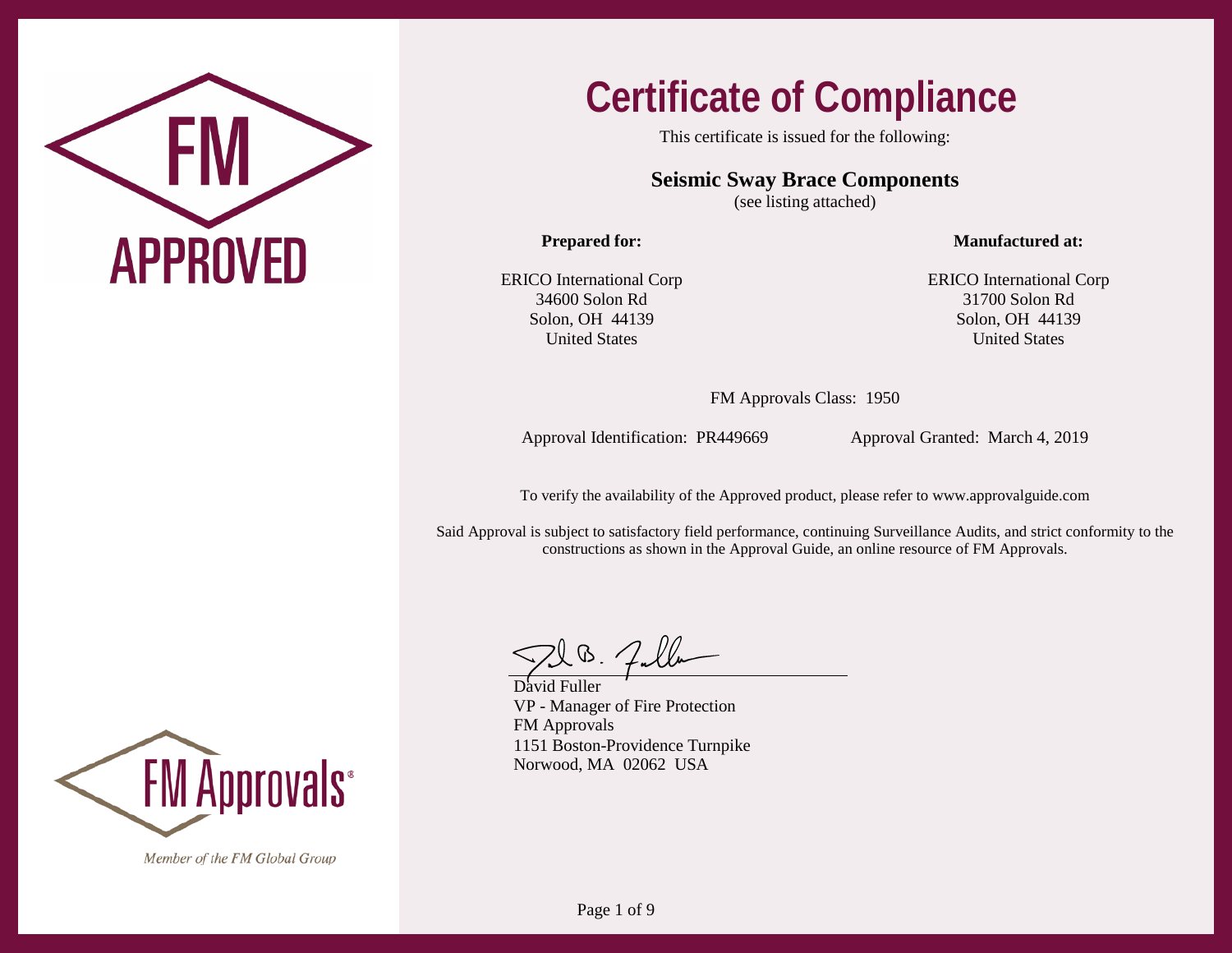

**Piping Attached Products**

| <b>Model</b> | <b>Part</b>        | <i><b>Orientation</b></i> | <b>Run Pipe</b><br>Nominal Size, | <b>Run Pipe</b> | <b>Horizontal Load Ratings</b> |                            | <b>Remarks</b>                                                |                              |            |
|--------------|--------------------|---------------------------|----------------------------------|-----------------|--------------------------------|----------------------------|---------------------------------------------------------------|------------------------------|------------|
|              | <b>Description</b> |                           | in.                              | Reference       | $30^{\circ}$ -<br>$44^\circ$   | $45^\circ$ -<br>$59^\circ$ | <b>Installation Angle (a)</b><br>$60^{\circ}$ -<br>$74^\circ$ | $75^\circ$ -<br>$90^{\circ}$ |            |
|              |                    |                           |                                  |                 |                                |                            |                                                               |                              |            |
| CSB          | Pipe Clamp         | Lateral                   | $\mathbf{1}$                     | LW, 10, 40      | 1490<br>(6620)                 | 2110<br>(9380)             | 2580<br>(11470)                                               | 2900<br>(12890)              | a, c, d, e |
| CSB          | Pipe Clamp         | Lateral                   | $1-1/4$ , $1-1/2$ , 2            | LW, 10, 40      | 1380<br>(6130)                 | 1960<br>(8710)             | 2400<br>(10670)                                               | 2690<br>(11960)              | a, c, d, e |
| CSB          | Pipe Clamp         | Lateral                   | $2 - 1/2$                        | LW, 10, 40      | 1440<br>(6400)                 | 2030<br>(9020)             | 2490<br>(11070)                                               | 2790<br>(12410)              | a, c, d, e |
| <b>CSB</b>   | Pipe Clamp         | Lateral                   | 3, 4, 5                          | LW, 10, 40      | 1390<br>(6180)                 | 1970<br>(8760)             | 2420<br>(10760)                                               | 2710<br>(12050)              | a, c, d, e |
| CSB          | Pipe Clamp         | Lateral                   | 6                                | LW, 10, 40      | 1460<br>(6490)                 | 2060<br>(9160)             | 2520<br>(11200)                                               | 2830<br>(12580)              | a, c, d, e |
| <b>CSB</b>   | Pipe Clamp         | Lateral                   | 8,10                             | 0.188, 40       | 1330<br>(5910)                 | 1880<br>(8360)             | 2300<br>(10230)                                               | 2580<br>(11470)              | a, c, d    |
| <b>CSB</b>   | Pipe Clamp         | Lateral                   | 12                               | 0.188, 40       | 1680<br>(7470)                 | 2370<br>(10540)            | 2910<br>(12940)                                               | 3260<br>(14500)              | a, c, d    |
| <b>CSB</b>   |                    | Pipe Clamp Longitudinal   | $1, 1 - 1/4$                     | LW, 10, 40      | 1290<br>(5730)                 | 1240<br>(5510)             | 1260<br>(5600)                                                | 1400<br>(6220)               | a, c, d, e |
| CSB          |                    | Pipe Clamp Longitudinal   | $1 - 1/2$                        | LW, 10, 40      | 1200<br>(5330)                 | 1860<br>(8270)             | 2180<br>(9690)                                                | 2250<br>(10000)              | a, c, d, e |
| CSB          |                    | Pipe Clamp Longitudinal   | $\overline{2}$                   | LW, 10, 40      | 1200<br>(5330)                 | 1820<br>(8090)             | 2180<br>(9690)                                                | 2250<br>(10000)              | a, c, d, e |
| <b>CSB</b>   |                    | Pipe Clamp Longitudinal   | $2 - 1/2$                        | LW, 10, 40      | 1320<br>(5870)                 | 1820<br>(8090)             | 2190<br>(9740)                                                | 2500<br>(11120)              | a, c, d, e |
| <b>CSB</b>   |                    | Pipe Clamp Longitudinal   | 3, 4, 5                          | LW, 10, 40      | 1300<br>(5780)                 | 1790<br>(7960)             | 2190<br>(9740)                                                | 2500<br>(11120)              | a, c, d, e |
| <b>CSB</b>   |                    | Pipe Clamp Longitudinal   | 6                                | LW, 10, 40      | 1410<br>(6270)                 | 1950<br>(8670)             | 2350<br>(10450)                                               | 2680<br>(11920)              | a, c, d, e |
|              |                    |                           |                                  |                 |                                |                            |                                                               |                              |            |

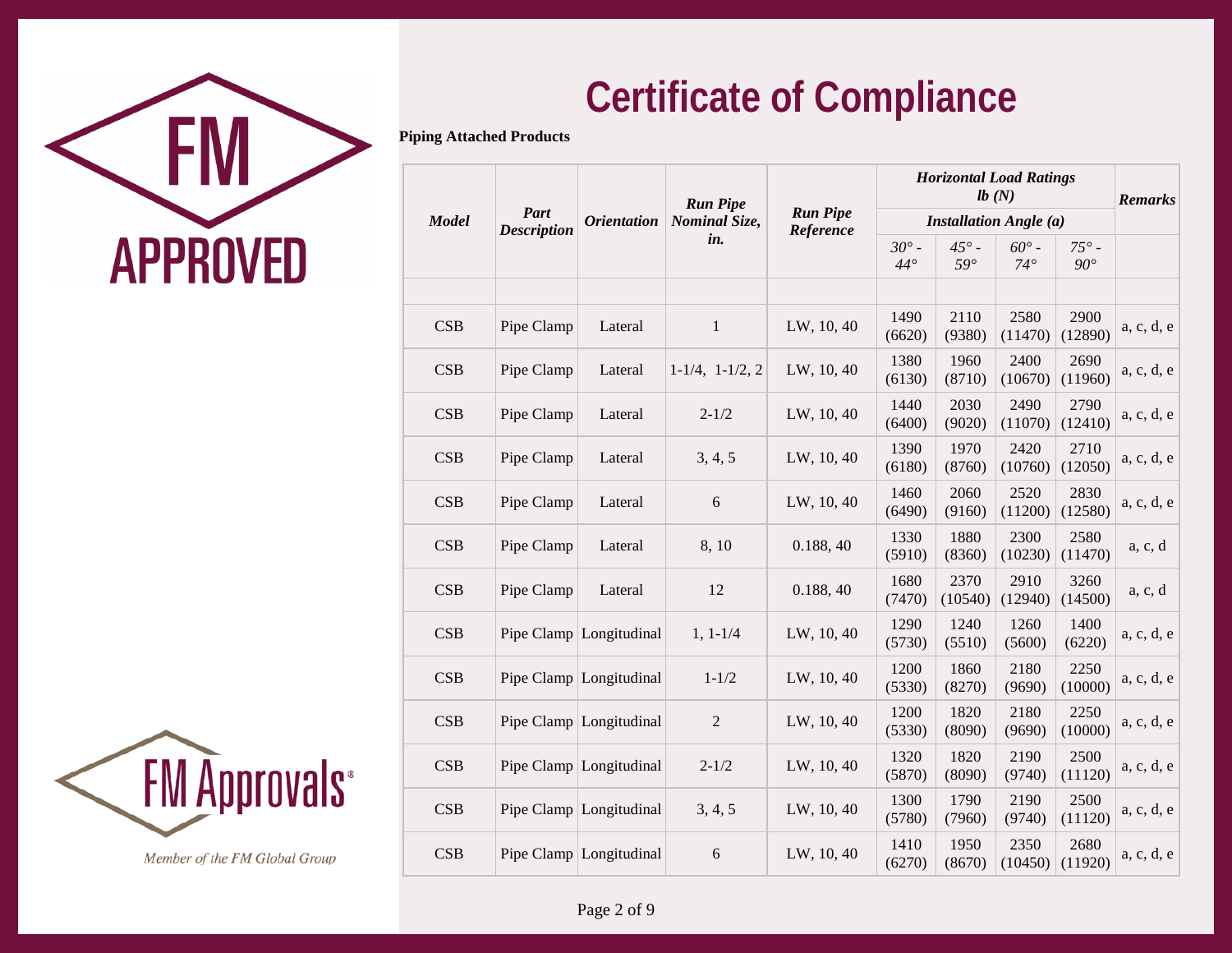

|               |                            | <b>Orientation</b>      | <b>Run Pipe</b>       |                              | <b>Horizontal Load Ratings</b> |                               | <b>Remarks</b>               |                              |            |
|---------------|----------------------------|-------------------------|-----------------------|------------------------------|--------------------------------|-------------------------------|------------------------------|------------------------------|------------|
| <b>Model</b>  | Part<br><b>Description</b> |                         | <b>Nominal Size,</b>  | <b>Run Pipe</b><br>Reference |                                | <b>Installation Angle (a)</b> |                              |                              |            |
|               |                            |                         | in.                   |                              | $30^\circ$ -<br>$44^{\circ}$   | $45^\circ$ -<br>$59^\circ$    | $60^\circ$ -<br>$74^{\circ}$ | $75^\circ$ -<br>$90^{\circ}$ |            |
| <b>CSB</b>    |                            | Pipe Clamp Longitudinal | 8,10                  | 0.188, 40                    | 1400<br>(6220)                 | 1920<br>(8540)                | 2350<br>(10450)              | 2640<br>(11740)              | a, c, d    |
| CSB           |                            | Pipe Clamp Longitudinal | 12                    | 0.188, 40                    | 1600<br>(7110)                 | 1860<br>(8270)                | 2240<br>(9960)               | 2590<br>(11520)              | a, c, d    |
| <b>CSBBRP</b> | Pipe Clamp                 | Lateral                 | 1, 1.25               | LW, 10, 40                   | 120<br>(535)                   | 170<br>(755)                  | 210<br>(935)                 | 230<br>(1025)                | c, d, e, g |
| <b>CSBBRP</b> | Pipe Clamp                 | Lateral                 | 1, 1.25               | LW, 10, 40                   | 140<br>(625)                   | 190<br>(845)                  | 240<br>(1070)                | 270<br>(1200)                | c, d, e, h |
| <b>CSBBRP</b> | Pipe Clamp                 | Lateral                 | $1 - 1/2, 2$          | LW, 10, 40                   | 140<br>(625)                   | 190<br>(845)                  | 240<br>(1070)                | 270<br>(1200)                | c, d, e, g |
| <b>CSBBRP</b> | Pipe Clamp                 | Lateral                 | $1 - 1/2, 2$          | LW, 10, 40                   | 110<br>(490)                   | 150<br>(665)                  | 190<br>(845)                 | 210<br>(935)                 | c, d, e, h |
| <b>CSBEZU</b> | Pipe Clamp                 | Lateral                 | $1, 1 - 1/4, 1 - 1/2$ | LW, 10, 40                   | 860<br>(3825)                  | 1220<br>(5425)                | 1500<br>(6670)               | 1670<br>(7430)               | a, c, d, e |
| <b>CSBEZU</b> |                            | Pipe Clamp Longitudinal | $1, 1-1/4, 1-1/2$     | LW, 10, 40                   | 390<br>(1735)                  | 550<br>(2445)                 | 670<br>(2980)                | 750<br>(3335)                | a, c, d, e |
| <b>CSBEZU</b> | Pipe Clamp                 | Lateral                 | $2, 2-1/2, 3$         | LW, 10, 40                   | 1530<br>(6805)                 | 2160<br>(9610)                | 2650<br>(11790)              | 2960<br>(13165)              | a, c, d, e |
| <b>CSBEZU</b> |                            | Pipe Clamp Longitudinal | $2, 2-1/2, 3$         | LW, 10, 40                   | 520<br>(2315)                  | 690<br>(3070)                 | 830<br>(3690)                | 930<br>(4136)                | a, c, d, e |
| <b>CSBEZU</b> | Pipe Clamp                 | Lateral                 | 4, 5                  | LW, 10, 40                   | 1570<br>(6985)                 | 2220<br>(9875)                | 2720<br>(12100)              | 3030<br>(13480)              | a, c, d, e |
| <b>CSBEZU</b> |                            | Pipe Clamp Longitudinal | 4, 5                  | LW, 10, 40                   | 630<br>(2800)                  | 900<br>(4005)                 | 1100<br>(4895)               | 1230<br>(5470)               | a, c, d, e |
| <b>CSBEZU</b> | Pipe Clamp                 | Lateral                 | 6                     | LW, 10, 40                   | 1980<br>(8805)                 | 2810<br>(12500)               | 3440<br>(15300)              | 3840<br>(17080)              | a, c, d, e |
| <b>CSBEZU</b> |                            | Pipe Clamp Longitudinal | 6                     | LW, 10, 40                   | 730<br>(3245)                  | 1000<br>(4450)                | 1230<br>(5470)               | 1370<br>(6095)               | a, c, d, e |
|               |                            |                         |                       |                              |                                |                               |                              |                              |            |

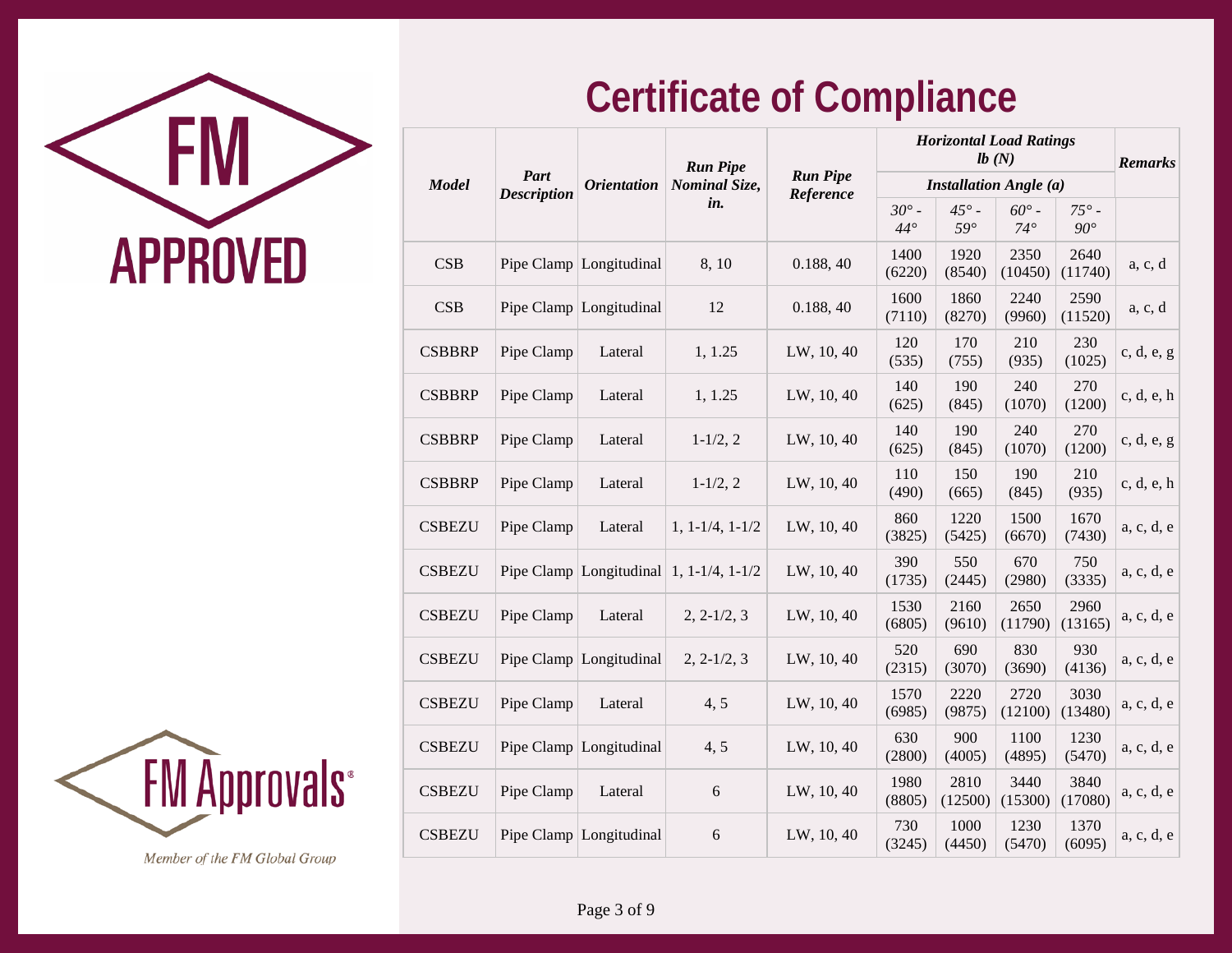

|            | <b>Orientation</b>         |                          |                        |                              |                            | <b>Remarks</b>             |                              |                                                                 |
|------------|----------------------------|--------------------------|------------------------|------------------------------|----------------------------|----------------------------|------------------------------|-----------------------------------------------------------------|
|            |                            | <b>Nominal Size,</b>     |                        |                              |                            |                            |                              |                                                                 |
|            |                            |                          |                        | $30^\circ$ -<br>$44^{\circ}$ | $45^\circ$ -<br>$59^\circ$ | $60^\circ$ -<br>$74^\circ$ | $75^\circ$ -<br>$90^{\circ}$ |                                                                 |
| Pipe Clamp | Lateral                    | 2.5                      | LW, 10, 40             | 1410<br>(6270)               | 2000<br>(8895)             | 2450<br>(10900)            | 2740<br>(12190)              | b, c, d, e                                                      |
| Pipe Clamp | Lateral                    | 3, 4                     | LW, 10, 40             | 1190<br>(5295)               | 1680<br>(7475)             | 2060<br>(9163)             | 2300<br>(10230)              | b, c, d,<br>e, 1                                                |
| Pipe Clamp | Lateral                    | 5, 6                     | LW, 10                 | 870<br>(3870)                | 1230<br>(5470)             | 1510<br>(6715)             | 1690<br>(7515)               | b, c, d, e                                                      |
| Pipe Clamp | Lateral                    | 5, 6                     | 40                     | 970<br>(4315)                | 1370<br>(6095)             | 1680<br>(7475)             | 1870<br>(8320)               | b, c, d, e                                                      |
| Pipe Clamp | Lateral                    | $\,8\,$                  | 0.188, 40              | 790<br>(3515)                | 1110<br>(4940)             | 1360<br>(6050)             | 1520<br>(6760)               | b, c, f                                                         |
| Pipe Clamp | Lateral                    | $1, 1 - 1/4, 1 - 1/2$    | LW                     | 290<br>(1290)                | 410<br>(1830)              | 495<br>(2200)              | 550<br>(2445)                | b, e                                                            |
| Pipe Clamp | Lateral                    | $1, 1 - 1/4, 1 - 1/2$    | 10                     | 150<br>(665)                 | 210<br>(935)               | 280<br>(1245)              | 315<br>(1400)                | b, d                                                            |
| Pipe Clamp | Lateral                    | $1, 1 - 1/4, 1 - 1/2$    | 40                     | 475<br>(2115)                | 665<br>(2960)              | 825<br>(3670)              | 925<br>(4115)                | b, c                                                            |
| Pipe Clamp | Lateral                    | $2, 2-1/2, 3, 3-$<br>1/2 | LW                     | 390<br>(1735)                | 550<br>(2445)              | 670<br>(2980)              | 750<br>(3335)                | b, e                                                            |
| Pipe Clamp | Lateral                    | $2, 2-1/2, 3, 3-$<br>1/2 | 10                     | 350<br>(1555)                | 500<br>(2225)              | 620<br>(2760)              | 690<br>(3070)                | b, d                                                            |
| Pipe Clamp | Lateral                    | $2, 2-1/2, 3, 3-$<br>1/2 | 40                     | 490<br>(2180)                | 690<br>(3070)              | 850<br>(3780)              | 950<br>(4225)                | b, c                                                            |
| Pipe Clamp | Lateral                    | $\overline{4}$           | LW                     | 470<br>(2090)                | 660<br>(2935)              | 810<br>(3605)              | 910<br>(4050)                | b, e                                                            |
| Pipe Clamp | Lateral                    | $\overline{4}$           | 10                     | 510<br>(2270)                | 730<br>(3245)              | 890<br>(3960)              | 990<br>(4405)                | b, d                                                            |
| Pipe Clamp | Lateral                    | $\overline{4}$           | 40                     | 500<br>(2225)                | 710<br>(3160)              | 870<br>(3870)              | 970<br>(4315)                | b, c                                                            |
|            | Part<br><b>Description</b> |                          | <b>Run Pipe</b><br>in. | <b>Run Pipe</b><br>Reference |                            |                            | lb(N)                        | <b>Horizontal Load Ratings</b><br><b>Installation Angle (a)</b> |

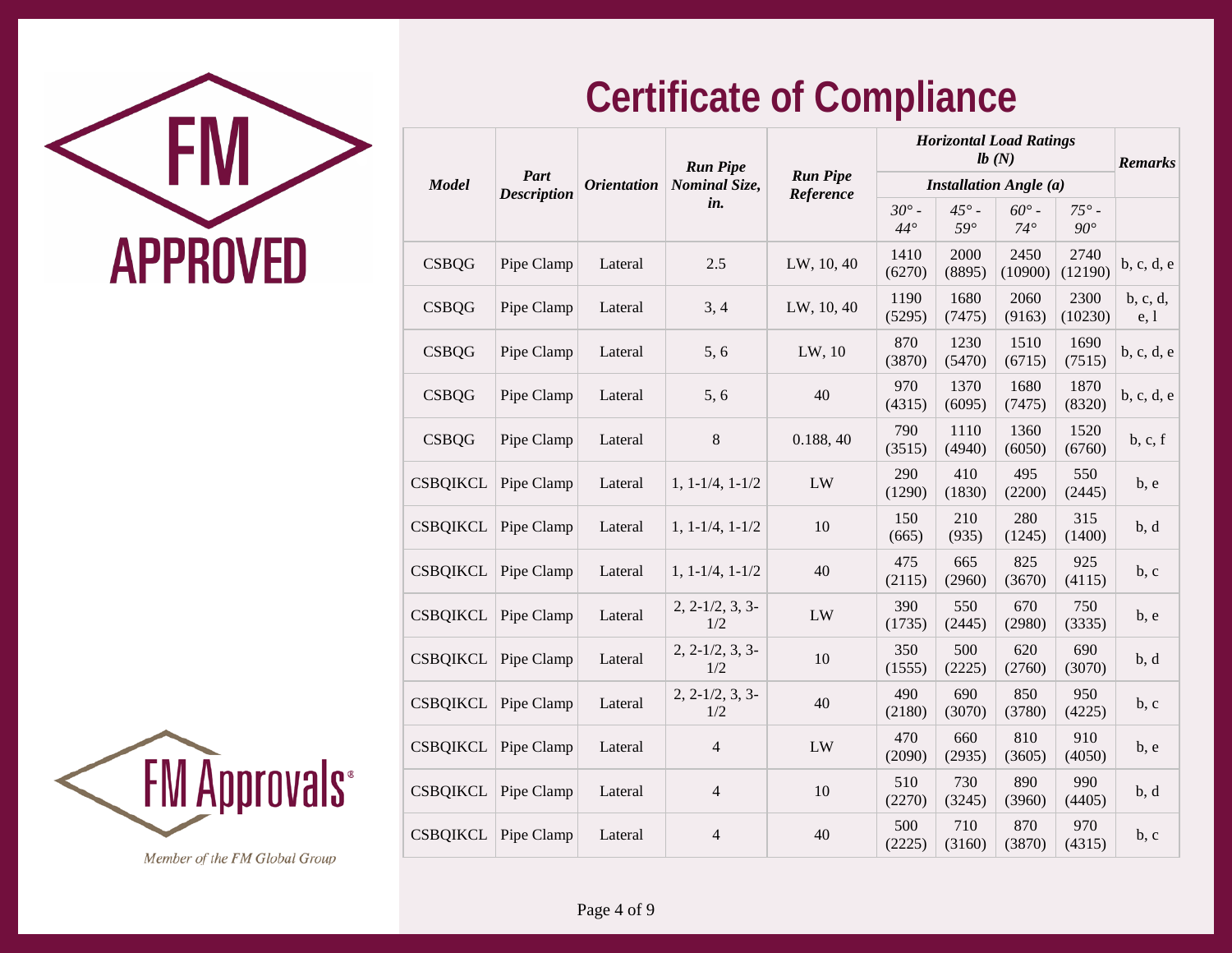

| Part                        |                    |                         | <b>Run Pipe</b>                             |                              | <b>Horizontal Load Ratings</b> |                            | <b>Remarks</b>             |                              |            |
|-----------------------------|--------------------|-------------------------|---------------------------------------------|------------------------------|--------------------------------|----------------------------|----------------------------|------------------------------|------------|
| <b>Model</b>                | <b>Description</b> | <b>Orientation</b>      | <b>Nominal Size,</b>                        | <b>Run Pipe</b><br>Reference | <b>Installation Angle (a)</b>  |                            |                            |                              |            |
|                             |                    |                         | in.                                         |                              | $30^\circ$ -<br>$44^\circ$     | $45^\circ$ -<br>$59^\circ$ | $60^\circ$ -<br>$74^\circ$ | $75^\circ$ -<br>$90^{\circ}$ |            |
| CSBQIKCSE Pipe Clamp        |                    | Lateral                 | $\overline{4}$                              | LW                           | 1370<br>(6095)                 | 1940<br>(8630)             | 2380<br>(10590)            | 2260<br>(10055)              | b, e       |
| <b>CSBQIKCSE</b> Pipe Clamp |                    | Lateral                 | $\overline{4}$                              | 10                           | 1280<br>(5695)                 | 1810<br>(8050)             | 2220<br>(9875)             | 2480<br>(11030)              | b, d       |
| CSBQIKCSE Pipe Clamp        |                    | Lateral                 | $\overline{4}$                              | 40                           | 1290<br>(5740)                 | 1820<br>(8095)             | 2230<br>(9920)             | 2490<br>(11075)              | b, c       |
| CSBQIKCSE Pipe Clamp        |                    | Lateral                 | 5, 6                                        | LW                           | 840<br>(3735)                  | 1190<br>(5295)             | 1460<br>(6495)             | 1630<br>(7250)               | b, e       |
| <b>CSBQIKCSE</b> Pipe Clamp |                    | Lateral                 | 5, 6                                        | 10                           | 850<br>(3780)                  | 1200<br>(5340)             | 1480<br>(6585)             | 1650<br>(7340)               | b, d       |
| CSBQIKCSE Pipe Clamp        |                    | Lateral                 | 5, 6                                        | 40                           | 1060<br>(4715)                 | 1510<br>(6715)             | 1840<br>(8185)             | 2060<br>(9165)               | b, c       |
| CSBQIKCSE Pipe Clamp        |                    | Lateral                 | $\,8\,$                                     | 0.188                        | 880<br>(3915)                  | 1250<br>(5560)             | 1530<br>(6805)             | 1710<br>(7605)               | b, f       |
| CSBQIKCSE Pipe Clamp        |                    | Lateral                 | $\,8\,$                                     | 40                           | 950<br>(4225)                  | 1350<br>(6005)             | 1650<br>(7340)             | 1840<br>(8185)               | b, c       |
| <b>CSBSTU</b>               | Pipe Clamp         | Lateral                 | $1, 1-1/4, 1-1/2$                           | LW, 10, 40                   | 860<br>(3825)                  | 1220<br>(5425)             | 1500<br>(6670)             | 1670<br>(7430)               | a, c, d, e |
| <b>CSBSTU</b>               |                    |                         | Pipe Clamp   Longitudinal   1, 1-1/4, 1-1/2 | LW, 10, 40                   | 970<br>(4315)                  | 720<br>(3200)              | 860<br>(3825)              | 960<br>(4270)                | a, c, d, e |
| <b>CSBSTU</b>               | Pipe Clamp         | Lateral                 | $2, 2-1/2, 3$                               | LW, 10, 40                   | 1530<br>(6805)                 | 2160<br>(9610)             | 2650<br>(11790)            | 2960<br>(13165)              | a, c, d, e |
| <b>CSBSTU</b>               |                    | Pipe Clamp Longitudinal | $2, 2-1/2, 3$                               | LW, 10, 40                   | 870<br>(3870)                  | 690<br>(3070)              | 830<br>(3690)              | 930<br>(4136)                | a, c, d, e |
| <b>CSBSTU</b>               | Pipe Clamp         | Lateral                 | 4, 5                                        | LW, 10, 40                   | 1570<br>(6985)                 | 2220<br>(9875)             | 2720<br>(12100)            | 3030<br>(13480)              | a, c, d, e |
| <b>CSBSTU</b>               |                    | Pipe Clamp Longitudinal | 4, 5                                        | LW, 10, 40                   | 1550<br>(6895)                 | 1390<br>(6185)             | 1680<br>(7475)             | 1870<br>(8320)               | a, c, d, e |
|                             |                    |                         |                                             |                              |                                |                            |                            |                              |            |

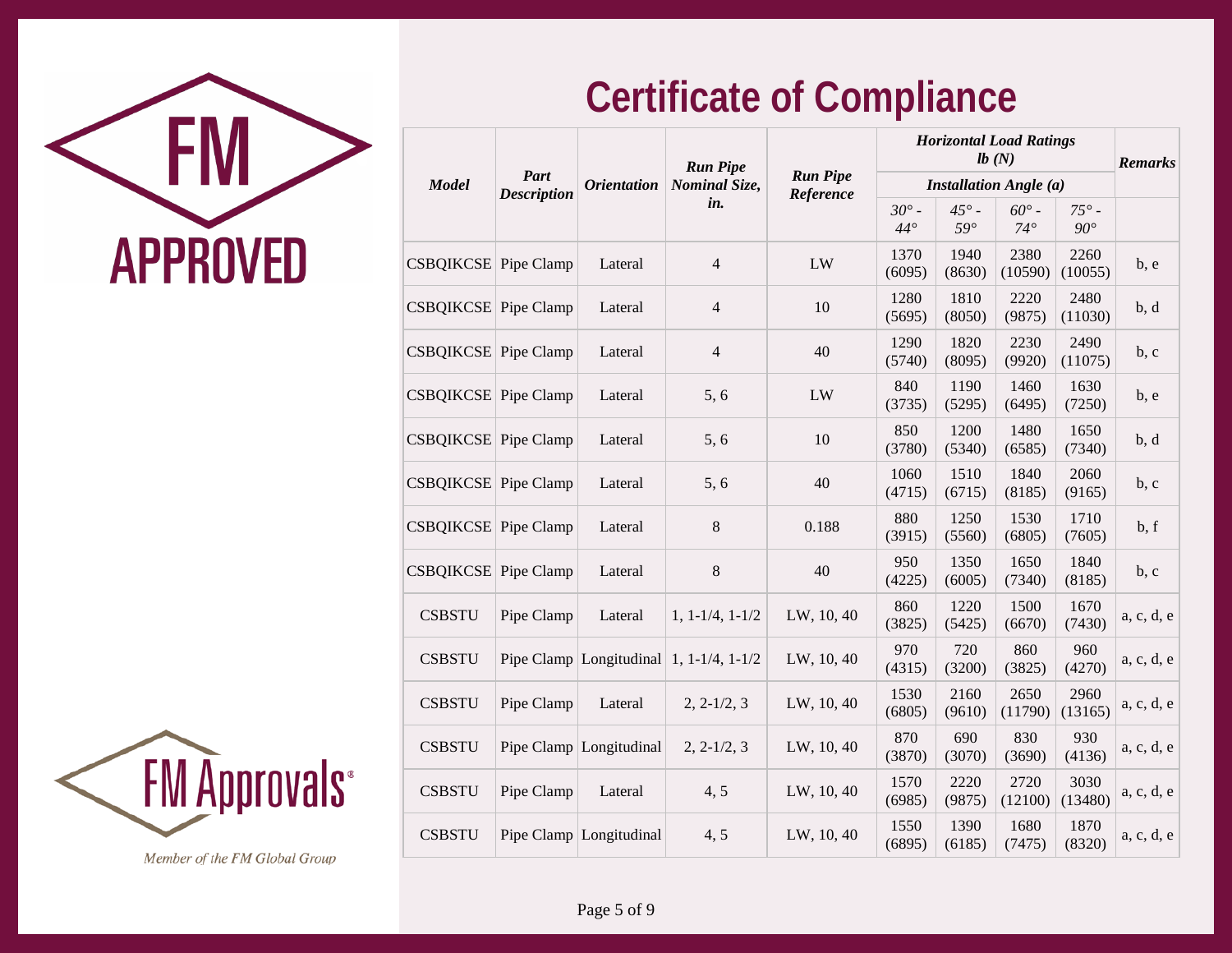

|               |                            |                           | <b>Run Pipe</b><br><b>Nominal Size,</b><br>in. | <b>Run Pipe</b><br>Reference |                            | <b>Horizontal Load Ratings</b> | <b>Remarks</b>               |                            |            |
|---------------|----------------------------|---------------------------|------------------------------------------------|------------------------------|----------------------------|--------------------------------|------------------------------|----------------------------|------------|
| <b>Model</b>  | Part<br><b>Description</b> | <i><b>Orientation</b></i> |                                                |                              |                            | <b>Installation Angle (a)</b>  |                              |                            |            |
|               |                            |                           |                                                |                              | $30^\circ$ -<br>$44^\circ$ | $45^\circ$ -<br>$59^\circ$     | $60^{\circ}$ -<br>$74^\circ$ | $75^\circ$ -<br>$90^\circ$ |            |
| <b>CSBSTU</b> | Pipe Clamp                 | Lateral                   | 6                                              | LW, 10, 40                   | 1980<br>(8805)             | 2810<br>(12500)                | 3440<br>(15300)              | 3840<br>(17080)            | a, c, d, e |
| <b>CSBSTU</b> | Pipe Clamp                 | Longitudinal              | 6                                              | LW, 10, 40                   | 1470<br>(6540)             | 1170<br>(5205)                 | 1410<br>(6270)               | 1570<br>(6985)             | a, c, d, e |
| <b>CSBSTU</b> | Pipe Clamp                 | Lateral                   | 8, 10                                          | 0.188, 40                    | 2040<br>(9075)             | 2890<br>(12855)                | 3540<br>(15745)              | 3950<br>(17570)            | a, c, f    |
| <b>CSBSTU</b> |                            | Pipe Clamp   Longitudinal | 8, 10                                          | 0.188, 40                    | 1200<br>(5340)             | 1700<br>(7560)                 | 2090<br>(9295)               | 2330<br>(10365)            | a, c, f    |

#### **Structural Attached Products**

|                | Part                         | <b>Joist or Beam</b>                                     | <i><b>Orientation</b></i> |                               | <b>Horizontal Load Ratings</b> | <b>Remarks</b>               |                           |             |
|----------------|------------------------------|----------------------------------------------------------|---------------------------|-------------------------------|--------------------------------|------------------------------|---------------------------|-------------|
| <b>Model</b>   | <b>Description</b>           | Thickness, in (mm)                                       |                           | <b>Installation Angle (a)</b> |                                |                              |                           |             |
|                |                              |                                                          |                           | $30^{\circ}$ - 44 $^{\circ}$  | $45^{\circ}$ - $59^{\circ}$    | $60^{\circ}$ - 74 $^{\circ}$ | $75^{\circ} - 90^{\circ}$ |             |
| <b>CSBBARJ</b> | Beam Clamp                   | $\frac{1}{4}$ - $\frac{1}{2}$<br>$(6.3 - 12.7)$          | Lateral                   | 1740<br>(7740)                | 1710<br>(7605)                 | 2060<br>(9165)               | 2300<br>(10230)           | a           |
| <b>CSBBARJ</b> | Beam Clamp                   | $\frac{1}{4}$ - $\frac{1}{2}$<br>$(6.3 - 12.7)$          | Longitudinal              | 1410<br>(6270)                | 2110<br>(9385)                 | 2540<br>(11300)              | 2830<br>(12590)           | a           |
| CSBBRS1        | <b>Structure</b><br>Attached | Steel $-12$ Ga.<br>$0.1094 - 0.50$<br>$(2.78 - 12.7$ mm) | N/A                       | 220<br>(980)                  | 310<br>(1380)                  | 210<br>(935)                 | 210<br>(935)              | g           |
| CSBBRS1        | Structure<br>Attached        | Steel $-12$ Ga.<br>$0.1094 - 0.50$<br>$(2.78 - 12.7$ mm) | N/A                       | 210<br>(935)                  | <b>290</b><br>(1290)           | <b>200</b><br>(890)          | 220<br>(980)              | $\mathbf h$ |
| CSBBRS2        | Structure<br>Attached        | N/A                                                      | N/A                       | 210<br>(935)                  | <b>290</b><br>(1290)           | <b>200</b><br>(890)          | 210<br>(935)              | g, h        |
| CSBBRS3        | Structure<br>Attached        | N/A                                                      | N/A                       | 320<br>(1425)                 | 310<br>(1380)                  | 190<br>(845)                 | 210<br>(935)              | $\bf k$     |

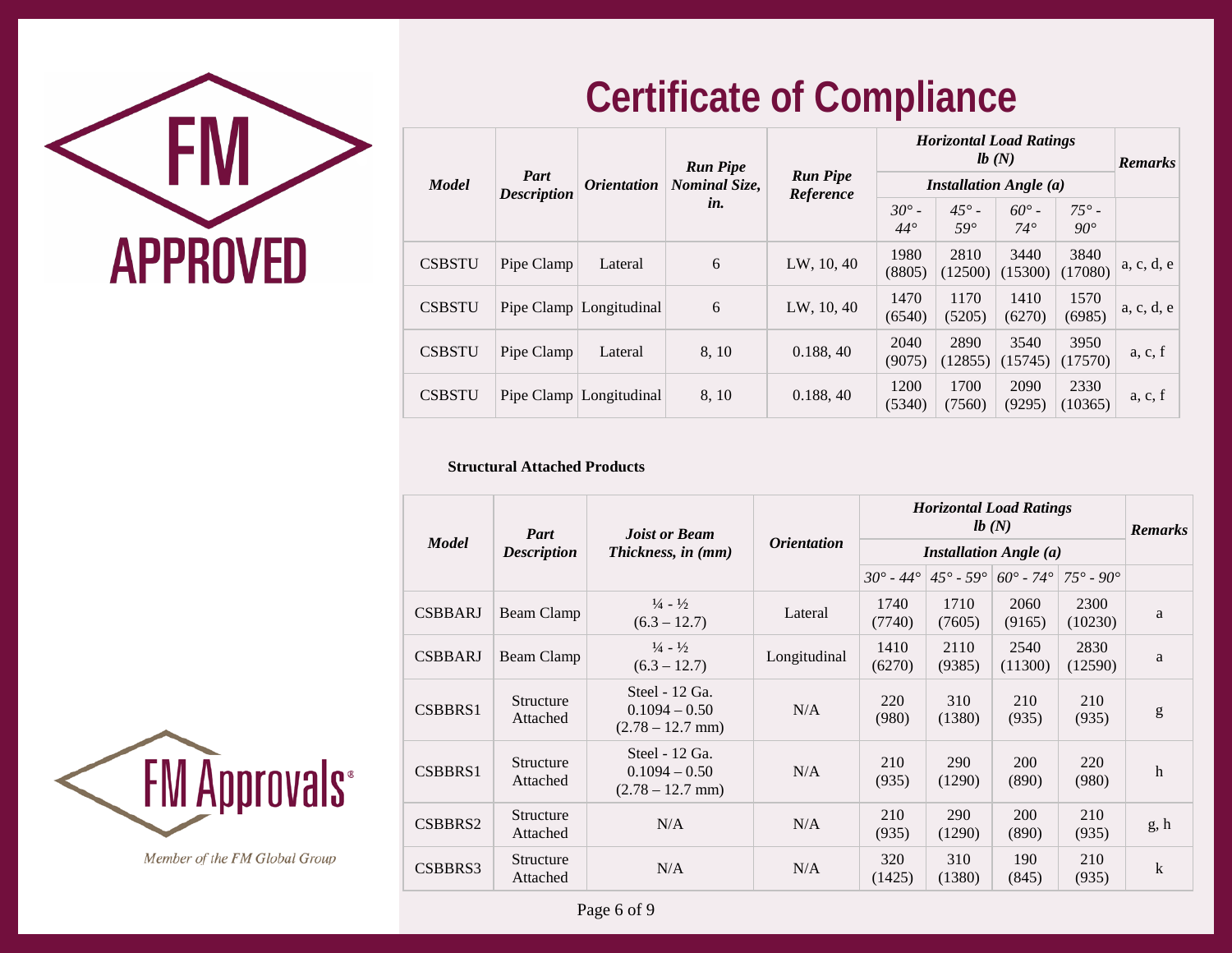



|                | Part                  | <b>Joist or Beam</b>                                                                           |                    |                           | <b>Horizontal Load Ratings</b>                     | <b>Remarks</b>  |                           |              |
|----------------|-----------------------|------------------------------------------------------------------------------------------------|--------------------|---------------------------|----------------------------------------------------|-----------------|---------------------------|--------------|
| <b>Model</b>   | <b>Description</b>    | Thickness, in (mm)                                                                             | <b>Orientation</b> |                           | <b>Installation Angle (a)</b>                      |                 |                           |              |
|                |                       |                                                                                                |                    | $30^{\circ} - 44^{\circ}$ | $145^{\circ} - 59^{\circ} 60^{\circ} - 74^{\circ}$ |                 | $75^{\circ} - 90^{\circ}$ |              |
| CSBBRS3        | Structure<br>Attached | Steel - 16 Ga<br>$0.0598(1.5$ mm)<br>Minimum                                                   | N/A                | 320<br>(1425)             | 310<br>(1380)                                      | 190<br>(845)    | 210<br>(935)              | $\mathbf{j}$ |
| CSBBRS3        | Structure<br>Attached | $0.25 - 0.75$<br>$(6 - 19$ mm)                                                                 | Lateral            | 120<br>(535)              | 170<br>(755)                                       | 210<br>(935)    | 230<br>(1025)             | g, h, i      |
| CSBBRS3        | Structure<br>Attached | $0.25 - 0.75$<br>$(6 - 19$ mm)                                                                 | Longitudinal       | 140<br>(625)              | 200<br>(890)                                       | 230<br>(1025)   | 260<br>(1155)             | g, h, i      |
| <b>CSBBC</b>   | <b>Beam Clamp</b>     | $0.25 - 0.75$<br>$(6 - 19$ mm)                                                                 | Lateral            | 1190<br>(5295)            | 1680<br>(7475)                                     | 1160<br>(5160)  | 1280<br>(5695)            | $\rm{a}$     |
| <b>CSBBC</b>   | <b>Beam Clamp</b>     | $0.25 - 0.75$<br>$(6 - 19$ mm)                                                                 | Longitudinal       | 1620<br>(7205)            | 1710<br>(7605)                                     | 1010<br>(4495)  | 1110<br>(4940)            | a            |
| <b>CSBIB</b>   | <b>Beam Clamp</b>     | $0.25 - 1 - 1/4$ Thick<br>$(6.3 - 31$ mm) Thick<br>$4 - 18$ inch wide<br>$(100 - 455$ mm wide) | Lateral            | 1620<br>(7205)            | 2300<br>(10230)                                    | 2820<br>(12545) | 3140<br>(13965)           | a            |
| <b>CSBIB</b>   | <b>Beam Clamp</b>     | $0.25 - 1 - 1/4$ Thick<br>$(6.3 - 31$ mm) Thick<br>$4 - 18$ inch wide<br>$(100 - 455$ mm wide) | Longitudinal       | 1620<br>(7205)            | 1710<br>(7605)                                     | 1010<br>(4495)  | 1110<br>(4940)            | a            |
| <b>CSBUNIV</b> | Structure<br>Attached | N/A                                                                                            | N/A                | 1620<br>(7205)            | 2300<br>(10230)                                    | 2820<br>(12545) | 3140<br>(13965)           | a            |
| <b>CSBMA</b>   | Structure<br>Attached | N/A                                                                                            | $\rm N/A$          | 3290<br>(14630)           | 4520<br>(20100)                                    | 5540<br>(24640) | 6200<br>(27570)           |              |
| CSBS1          | Structure<br>Attached | $\frac{1}{4}$ - $\frac{3}{4}$ (6-19 mm)                                                        | Lateral            | 850<br>(3780)             | 1780<br>(7910)                                     | 2770<br>(12320) | 2840<br>(12630)           | a            |
| CSBS1          | Structure<br>Attached | $\frac{1}{4}$ - $\frac{3}{4}$ (6-19 mm)                                                        | Longitudinal       | 880<br>(3910)             | 1430<br>(6360)                                     | 2020<br>(8980)  | 2410<br>(10720)           | a            |
| CSBS1A         | Structure<br>Attached | $\frac{1}{4}$ - $\frac{3}{4}$ (6-19 mm)                                                        | Lateral            | 850<br>(3780)             | 1780<br>(7910)                                     | 2770<br>(12320) | 2840<br>(12630)           | a            |
| CSBS1A         | Structure<br>Attached | $\frac{1}{4}$ - $\frac{3}{4}$ (6-19 mm)                                                        | Longitudinal       | 880<br>(3910)             | 1430<br>(6360)                                     | 2020<br>(8980)  | 2410<br>(10720)           | a            |

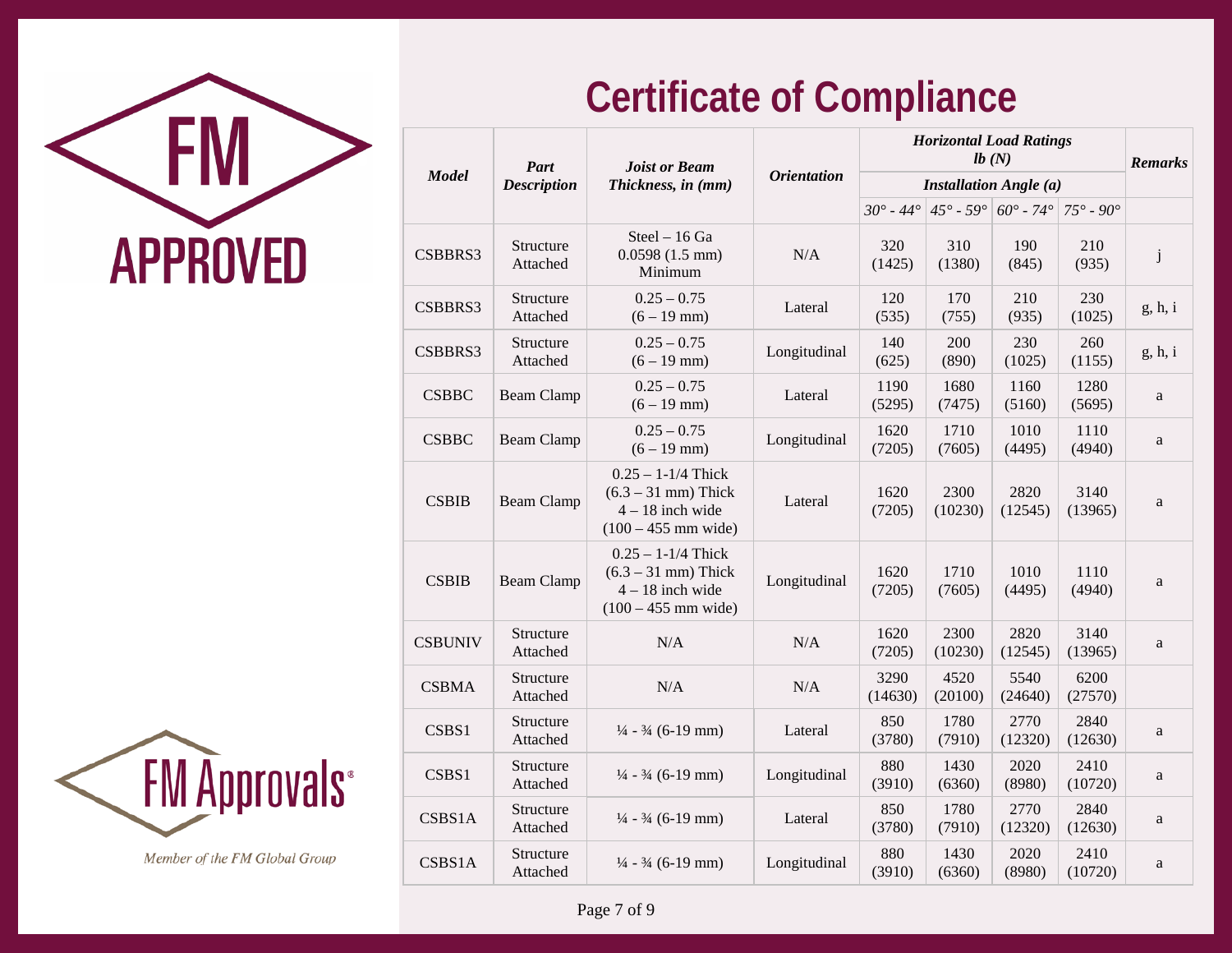

|                   | Part                  | <b>Joist or Beam</b>                                                        |                    | <b>Horizontal Load Ratings</b> | <b>Remarks</b>  |                                                          |                           |   |
|-------------------|-----------------------|-----------------------------------------------------------------------------|--------------------|--------------------------------|-----------------|----------------------------------------------------------|---------------------------|---|
| <b>Model</b>      | <b>Description</b>    | Thickness, in (mm)                                                          | <b>Orientation</b> |                                |                 | <b>Installation Angle (a)</b>                            |                           |   |
|                   |                       |                                                                             |                    |                                |                 | $30^{\circ}$ - 44° $45^{\circ}$ - 59° $60^{\circ}$ - 74° | $75^\circ \cdot 90^\circ$ |   |
| CSBS2             | Structure<br>Attached | $3/4$ -1-1/4 (19-31 mm)                                                     | Lateral            | 1220<br>(5420)                 | 2140<br>(9510)  | 2580<br>(11470)                                          | 2870<br>(12760)           | a |
| CSBS2             | Structure<br>Attached | $\frac{3}{4}$ -1-1/4 (19-31 mm)                                             | Longitudinal       | 1100<br>(4890)                 | 1820<br>(8090)  | 2190<br>(9740)                                           | 2680<br>(11920)           | a |
| CSBS3             | Structure<br>Attached | $\frac{1}{4}$ - $\frac{3}{4}$ (6-19 mm)<br>Width: 4-8.5 (100-215)<br>mm)    | Lateral            | 1180<br>(5240)                 | 2210<br>(9830)  | 2830<br>(12580)                                          | 2940<br>(13070)           | a |
| CSBS3             | Structure<br>Attached | $\frac{1}{4}$ - $\frac{3}{4}$ (6-19 mm)<br>Width: 4-8.5 (100-215)<br>mm)    | Longitudinal       | 820<br>(3640)                  | 1380<br>(6130)  | 2080<br>(9250)                                           | 3010<br>(13380)           | a |
| CSBS4             | Structure<br>Attached | $\frac{1}{4} - \frac{3}{4}$ (6-19 mm)<br>Width: 4-14.5 (100-<br>365mm)      | Lateral            | 1180<br>(5240)                 | 2210<br>(9830)  | 2830<br>(12580)                                          | 2940<br>(13070)           | a |
| CSBS4             | Structure<br>Attached | $\frac{1}{4} - \frac{3}{4}$ (6-19mm)<br>Width: 4-14.5 (100-<br>$365$ mm $)$ | Longitudinal       | 820<br>(3640)                  | 1380<br>(6130)  | 2080<br>(9250)                                           | 3010<br>(13380)           | a |
| CSBS5             | Structure<br>Attached | $\frac{3}{4}$ -1-1/4 (19-31 mm)<br>Width: 4-18 (100-<br>$455$ mm $)$        | Lateral            | 1220<br>(5420)                 | 2140<br>(9510)  | 2580<br>(11470)                                          | 2870<br>(12760)           | a |
| CSBS5             | Structure<br>Attached | $3/4$ -1-1/4 (19-31 mm)<br>Width: 4-18 (100-<br>455mm)                      | Longitudinal       | 1100<br>(4890)                 | 1820<br>(8090)  | 2190<br>(9740)                                           | 2680<br>(11920)           | a |
| CSBU1             | Structure<br>Attached | N/A                                                                         | N/A                | 1690<br>(7510)                 | 2210<br>(9830)  | 2660<br>(11830)                                          | 3090<br>(13740)           | a |
| CSBU <sub>2</sub> | Structure<br>Attached | N/A                                                                         | N/A                | 1480<br>(6580)                 | 2290<br>(10180) | 2860<br>(12720)                                          | 3090<br>(13740)           | a |
| CSBUS1            | Structure<br>Attached | N/A                                                                         | N/A                | 2010<br>(8940)                 | 2840<br>(12630) | 3420<br>(15210)                                          | 3810<br>(16940)           | m |